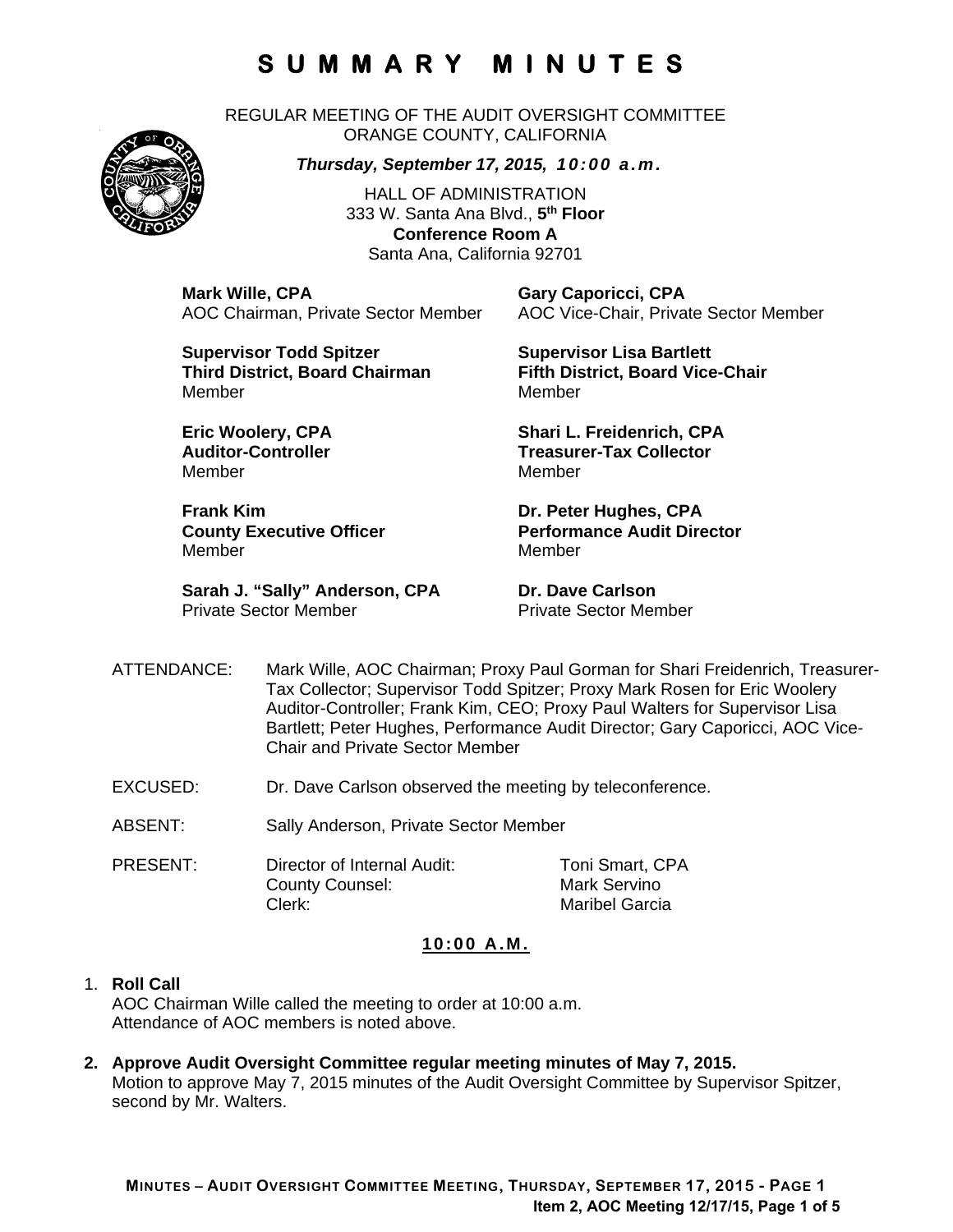Linda Hurley stated a misspelled name on page 2, "Catherine" is spelled with a "K" and also stated that under item number 3, it was herself, not Ms. Lai, who discussed the engagement letter in the previous AOC packet.

Mark Rosen, Proxy for the Auditor-Controller abstained; all others in favor, none opposed. The item carried.

#### **Approved as recommended with amendments by Linda Hurley, MGO.**

Mr. Wille stated that information was requested at the Audit Oversight Committee meeting on May 7, 2015 that was not presented on the agenda. Supervisor Spitzer stated that information may be presented and received, but may not be deliberated because those items are not agendized. Mr. Servino concurred and stated that the item would need to be brought up under the comments section of the agenda. Mr. Wille requested that all follow-up items to be agendized in order for those items to be addressed.

### **3. Receive Oral Report on Required Communication from External Auditors, Macias Gini & O'Connell (MGO)**

Linda Hurley, MGO, stated that final fieldwork for John Wayne Airport (JWA) and Orange County Waste and Recycling has been completed and they are wrapping up the final field work for OC Development Agency (OCDA). She stated that MGO is planning to issue the reports concurrently with the Comprehensive Annual Financial Report (CAFR) in December 2015.

Ms. Hurley stated that for the Single Audit, ten programs were selected to be audited in the upcoming year. Ms. Hurley stated that they completed fieldwork for two of those programs and looking into finalizing the fieldwork for the remaining programs by the end of this calendar year. Mr. Caporicci requested information regarding why there was thirteen programs audited last year and asked to have an item on the following agenda to address the topic.

Ms. Hurley stated that there will be a discussion item added to the AOC December agenda clarifying the 10 major programs to be audited in FY 15-16 and why there was 13 programs audited in FY 14-15. She stated that an oral report will be provided however it was likely that the physical reports would not be available for the scheduled December 17, 2015 AOC meeting.

Mr. Caporicci stated that under SAS 128 external auditors can use the work of the internal auditors. He requested a discussion item to be on the agenda for the next meeting on the relationship of External Audit (MGO) and Internal Audit now that Internal Audit is part of the Auditor-Controller.

Mr. Rosen requested Ms. Hurley provide information regarding how MGO coordinates with other California Counties when the internal audit activity is part of the Auditor-Controller.

#### **4. Auditor-Controller Oral Status of GASB 68 Implementation**

Ms. Claire Moynihan, Director of Central Accounting Operations, Auditor-Controller, presented this item to the AOC. Ms. Moynihan discussed some of the major changes resulting from the GASB 68 and GASB 71 implementation. She stated that under GASB 68 and 71, contributions made after December 2013 would be recognized as deferred outflows of resources rather than prepaid costs. She also stated that deferred outflows of resources includes the County's contributions after the measurement date. Ms. Moynihan stated that deferred outflows/inflows of resources also records amortization amounts provided by the actuarial study.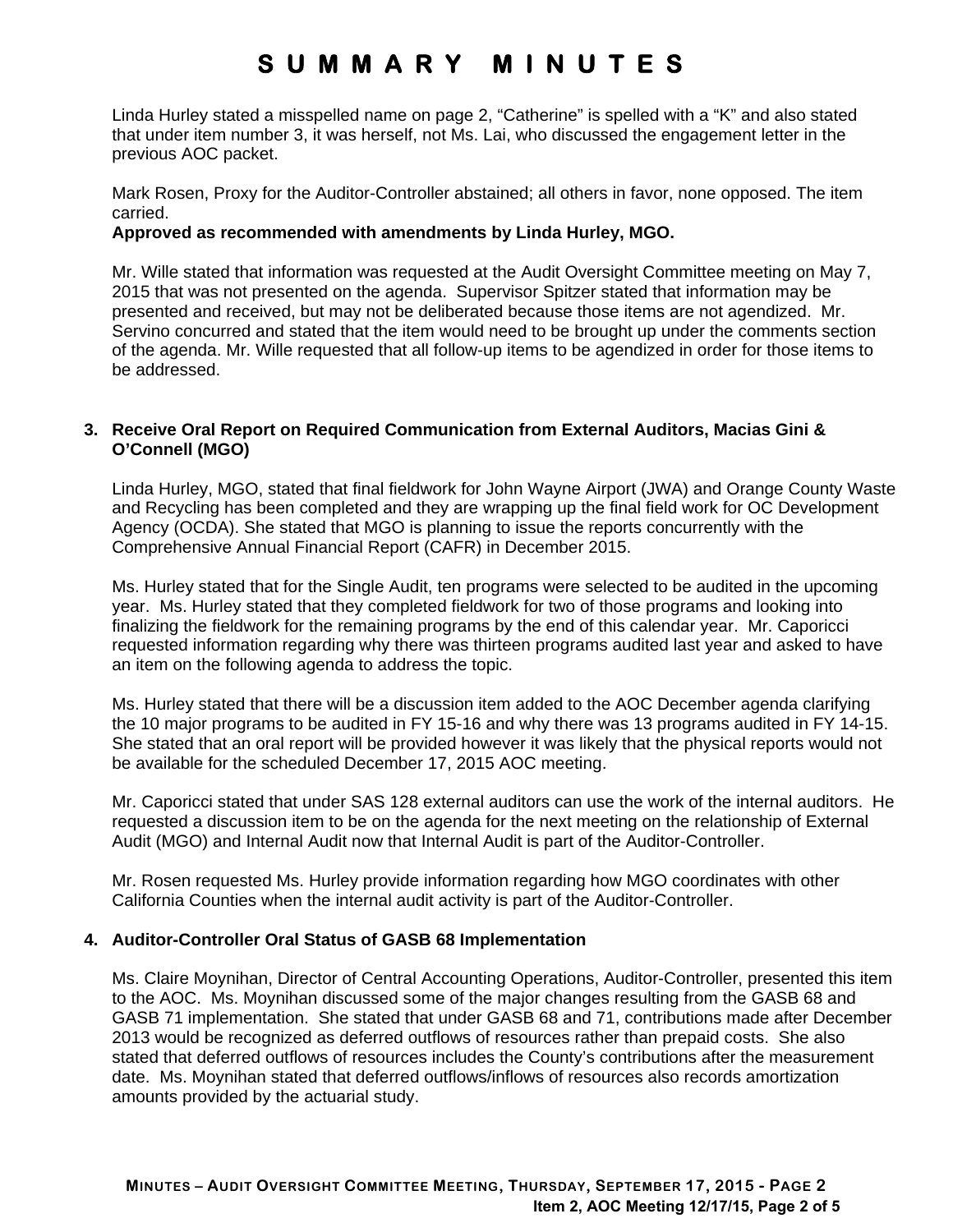Ms. Moynihan stated that the County's share of ending Net Pension Liability now is presented on the County's financial statements and that the County is required to restate the beginning unrestricted net position in order to record the County's share of the Net Pension Liability and the restated beginning net position is presented on the Statement of Activities.

Mr. Wille thanked Ms. Moynihan for her work on the CAFR, GASB 68 and stated that he would like the information on GASB 68 and GASB 71 available to the public and press.

### **5. Oral Status of the Consolidated FY 2015-16 Audit Plan and Organizational Chart**

Ms. Toni Smart introduced herself and gave a brief history of her experience with the County. She stated that as of August 4, 2015 the BOS approved the move of the Internal Audit Department to the Auditor-Controller's office. Ms. Smart stated effective August 21, 2015, she was appointed the Director of the Internal Audit function; and the fraud hotline along with 3 staff was transferred to County Counsel. Ms. Smart stated that Auditor-Controller Internal Audit will still work with County Counsel on fraud hotline issues if they relate to financial fraud, waste and abuse. Ms. Smart introduced her senior management team: Nancy Ishida, Autumn McKinney, Mike Goodwin, and Carol Swe.

Ms. Smart referred the AOC to item No. 5, the new organizational chart and how her team would work to merge the functions together. She stated that IT and Revenue Generating Lease audits would remain under the direction of Ms. McKinney; new to the existing organizational chart is the Fiscal Monitoring unit. She gave a brief description stating that this unit would be under the direction of Nancy Ishida and the team members are funded through the Orange County Community Resources Department. Mr. Frank Kim asked for a follow-up in the future regarding the effectiveness of this approach.

Ms. Smart acknowledged Ms. McKinney for the work she did on the Audit Plan. She stated that her team was able to identify duplication efforts in areas and are now able to consolidate and free up roughly 1200 hours.

Supervisor Spitzer requested clarification as to which investigations would be handled by A-C Internal Audit versus County Counsel. Mr. Leon Page, County Counsel stated that the hotline team has put together draft policies and procedures on how the complaints will be investigated and these are currently being reviewed by Mr. Woolery. He stated that complaints would be handled in the area of expertise and stated that the Auditor-Controller will only handle financial hotline complaints/allegations.

### **6. Receive AOC Directed Third Follow-Up Financial and Internal Control Audit of Treasury Cost Allocations to Pool Participants and Recommend Memo to Audit File (AOC meeting February 20, 2014, Item 7)**

Ms. Smart stated that out of the six open recommendations, two were implemented and four remain outstanding and in process. She said that of the four open recommendations, one was in the Treasurer-Tax Collector (TTC) department and the remaining three were in the CEO's office. Mike Goodwin stated that TTC recommendation has been completed as of today's AOC meeting. Mr. Kim stated that personnel changes have caused a delay to the CEO's open recommendations. He also stated that he anticipates implementation within two months.

Mr. Wille requested a follow-up on the implementation status of item 6 at the December 17, 2015 AOC meeting.

A motion was made by Mr. Caporicci; second by Mr. Kim to receive the AOC Directed Third Follow-Up Financial and Internal Control Audit of Treasury Cost Allocations to Pool Participants and add an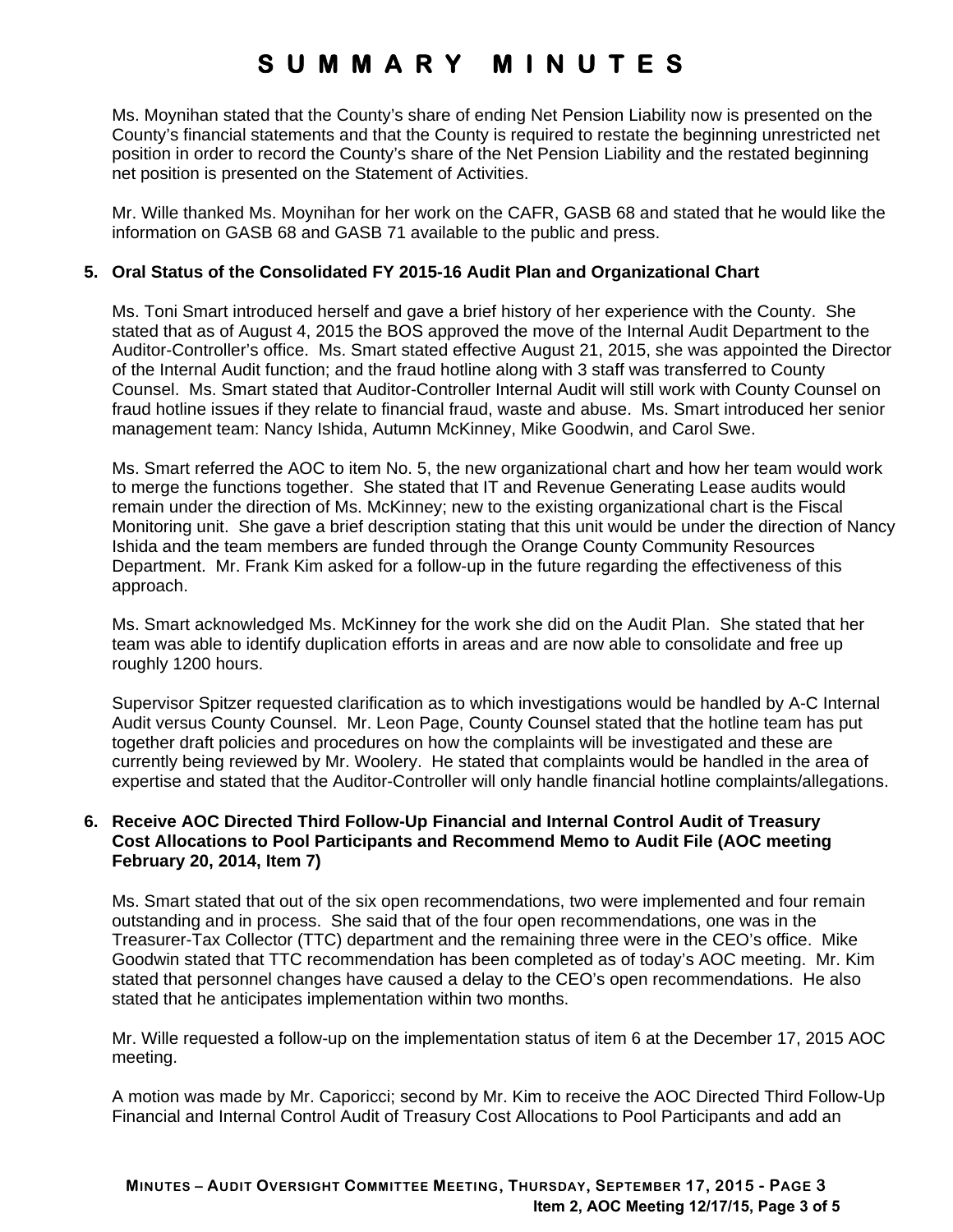agenda item to the December 17, 2015 to follow-up on the implementation status of the remaining items.

All in favor; none opposed.

**Approved as recommended with amendments by Frank Kim, DIRECTIVE: CEO to provide status of this item at the December 17, 2015 AOC meeting.** 

**7. Approve OC Internal Audit Department FY14-15 4th Quarter Status Report for the period July 1, 2014 through June 30, 2015 and approve 4th Quarter Executive Summary of Audit Finding Summaries for the period July 1, 2014 through June 30, 2015 and receive and file Summary Highlights of Audit Reports Issued by Month for FY14-15 July 1, 2014 to June 30, 2015.** 

Ms. Smart presented item number 7 to the AOC. At the request of Mr. Wille, Mr. Goodwin presented summary highlights and stated that Internal Audit stayed within the budgeted hours. He stated that there were a few audits that were canceled, postponed or carried forward and those were highlighted on the status report.

Mr. Goodwin stated that there was nothing significant on the executive summary.

A motion was made by Dr. Hughes; seconded by Mr. Caporicci to approve the OC Internal Audit Department FY14-15 4th Quarter Status Report for the period July 1, 2014 through June 30, 2015 and approve 4th Quarter Executive Summary of Audit Finding Summaries for the period July 1, 2014 through June 30, 2015 and receive and file Summary Highlights of Audit Reports Issued by Month for FY14-15 July 1, 2014 to June 30, 2015.

All in favor; none opposed. **Approved as recommended.** 

#### **8. Approve 4th Quarter FY14-15 External Audit Activity Quarterly Status Report for the Quarter Ended June 30, 2015.**

Ms. Smart presented this item to the AOC. She stated that there were eight new findings but no material issues found.

A motion was made by Mr. Kim; seconded by Mr. Caporicci to approve the 4<sup>th</sup> Quarter FY14-15 External Audit Activity Quarterly Status Report for the Quarter Ended June 30, 2015.

All in favor, none opposed. **Approved as recommended.** 

#### **9. Review and Discuss AOC Proposal**

Mr. Wille opened item number nine and stated that throughout the structural changes within the County, the AOC needs to be re-structured as well. Mr. Wille stated that he would like to discuss and accept written suggestions on how the AOC should structurally move forward in accordance with the new AC-Internal Audit structure. He stated that he ultimately wants to take the information to the Board for approval. Mr. Wille referred the AOC to the Item nine discussion paper and read through the following topics: Establishment of Audit Coordination Committee (ACC); suggested members of the ACC; ACC functions; separate functions including Performance Audit and administration of the Fraud Hotline; Performance Audit functions; reporting structure of previously stated functions; membership and roles of the AOC; and non-voting AOC members.